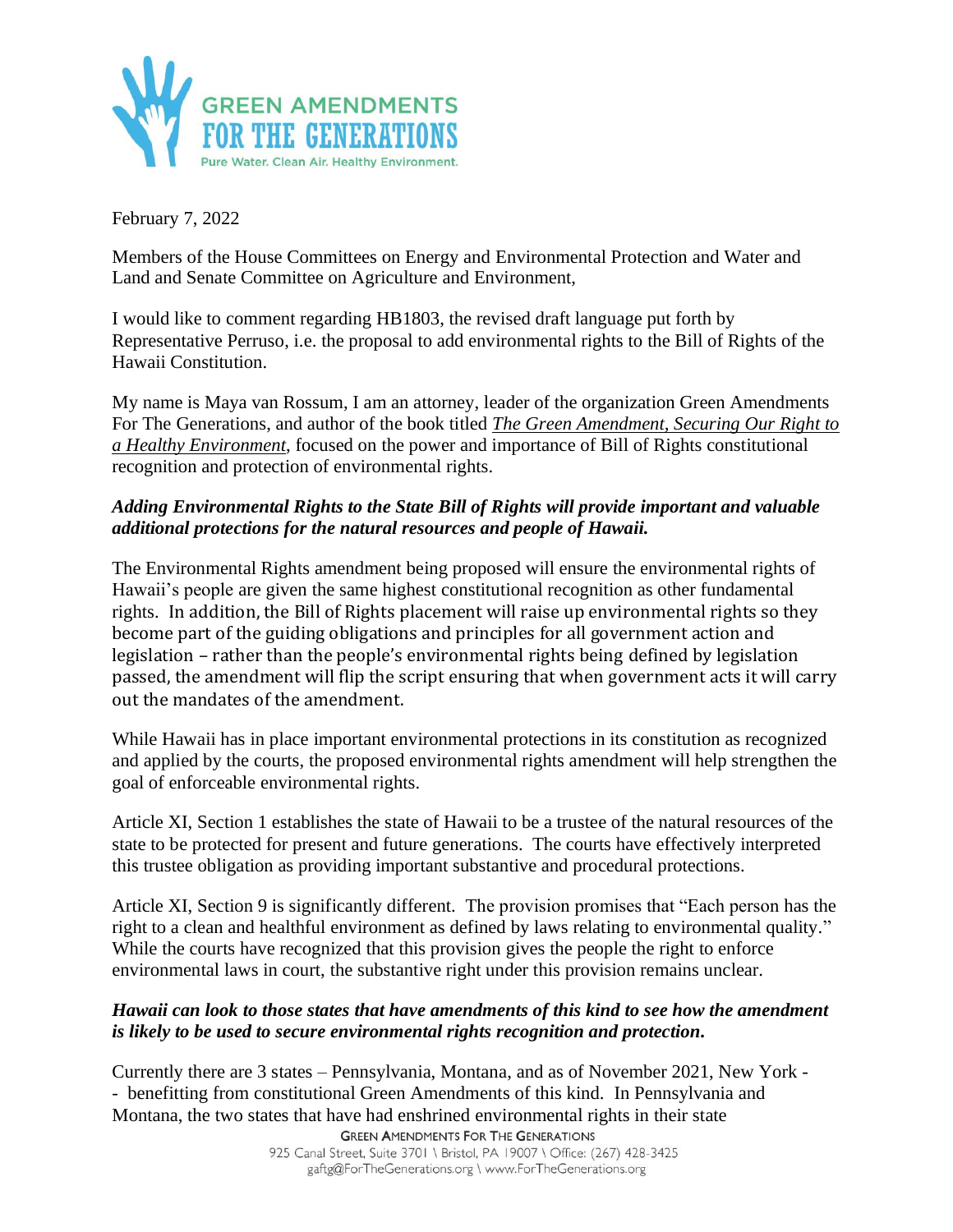constitution bill of rights for a number of years now, legislators, regulators, the state attorney general, the governor, local government and the courts have successfully used the constitutional language to protect the environment while balancing multiple community interests including property rights and economic development. When needed, the legal actions filed have not been to stymie economic development but rather to address serious issues of public concern – protecting drinking water, supporting government action to secure responsible party clean-up of toxic contamination, and protecting local authority intended to protect local environments.

Overall the amendment is being used to support and secure better government decision-making that avoids environmental pollution and degradation. In those situations where a constitutional violation is found, the remedy secured in the courts has been an equitable remedy to reverse the unconstitutional action and allow the opportunity for a remedy.

## *Article I protection of environmental rights and recognition of this as a fundamental right will require and strengthen important procedural and substantive environmental rights protections.*

As happens with other fundamental rights, placement of this language in Article I will ensure that government prioritizes environmental protection and work to avoid environmental pollution and degradation as part of the decision-making process; when there is the best opportunity for preventing harm including (but not limited to) when crafting and implementing legislation and regulations, when issuing permits, approving development, and considering how to address ongoing environmental concerns.

The compliment of individual rights with the existing recognized role of government as trustee will strengthen environmental justice protections, ensuring all government officials ensuring equitable environmental protection regardless of race, ethnicity, or socioeconomic status.

Placement in Article I ensures environmental rights are protected on par with other fundamental rights and ensures fair balancing of rights when needed. For example, when there is a tension between property rights and protecting the environmental rights of the people, the two will have to be balanced and both protected. Ensuring environmental rights protection will also, by its nature, strengthen property rights protection because too often pollution migrates on to the property of others. The complement of property rights with environmental rights will allow us to better protect the sanctity of families and homes.

While the amendment will be a tool to prevent environmental harm, it will also provide legislators & regulators constitutional grounding upon which to advance positive and strengthened environmental protections.

## *Article I protection of environmental rights will ensure environmentally sustainable and protective economic development.*

While it has been suggested that the proposed environmental rights amendment will stymie economic development in Hawaii, this is not the intent, and in practice this has not been the result of these important amendments in the states where Green Amendments currently exist.